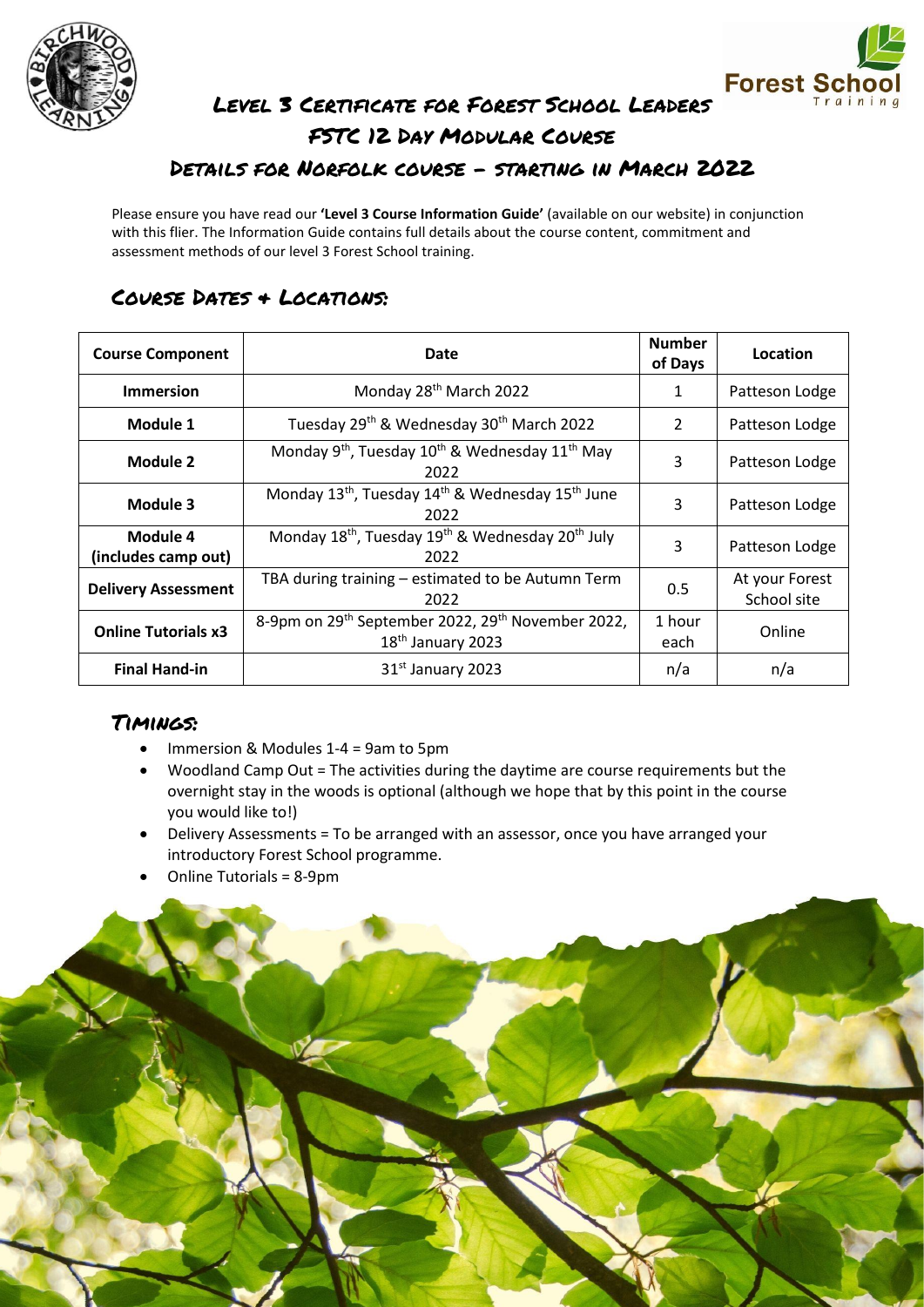## Venue – Patterson Lodge activity centre

Patterson Lodge is a residential outdoor centre owned by Girl Guiding Norfolk on the outskirts of Coltishall, Norfolk. We will have sole occupancy of the lodge and access to an area of their woodland for the training modules. You can find out more about the venue here[: www.pattesonlodge.org.uk](http://www.pattesonlodge.org.uk/)

The address is: Patterson Lodge Activity Centre 14 Gt Hautbois Road **Coltishall** Norfolk NR12 7JN

#### Accommodation:

If you are travelling from further afield, we can offer selfcatered accommodation at this venue for a small additional charge. There are a couple of room options available:

- Dormitory £20 per person per night
- Private room (limited availability)- £30 per person per night

Please indicate if you would like accommodation and your preferences on your booking form.

### Students wishing to 'Top up'

The modular format of training is designed to be flexible to meet learners needs, therefore it is possible for students who have recently gained a level 2 Forest School Qualification to 'top-up' their training to level 3. Ideally the level 2 qualification will have been gained within 2 years before the start date of the level 3 course and was undertaken with FSTC.

If you did your level 2 with a different training provider and wish to 'top-up' please contact us before booking to discuss options. All students are encouraged to attend the immersion day at the start of the course, but then people who have done level 2 can omit Module 1 & 2.

## Prices

FSTC prices are fully inclusive of all course costs, including; qualification registration & certification, marking & moderation, administration, course support resources & access to equipment, student website access, and tutorial support. There are no 'hidden extras' and we do not charge our students for late submission of work (unless the submission date has gone beyond what is required by the moderators).



|                            | <b>Number of Training</b><br>Days attended | Cost of<br>course* |
|----------------------------|--------------------------------------------|--------------------|
| <b>Level 3 Full Course</b> | イク                                         | £1.350             |
| Level 2 to 3 'Top Up'      |                                            | £850               |

*\*Delivery Assessments – at level 3, students are assessed for leadership skills by an assessor travelling to the student's FS site & observing practice. We also use this visit as an opportunity to provide tailored advice and support to students about their Forest School site & situation to help them action plan for future development. In order to provide this service, an additional charge of £75 plus 45p mile is levied for students working outside a 30-mile radius of the training venue.* 

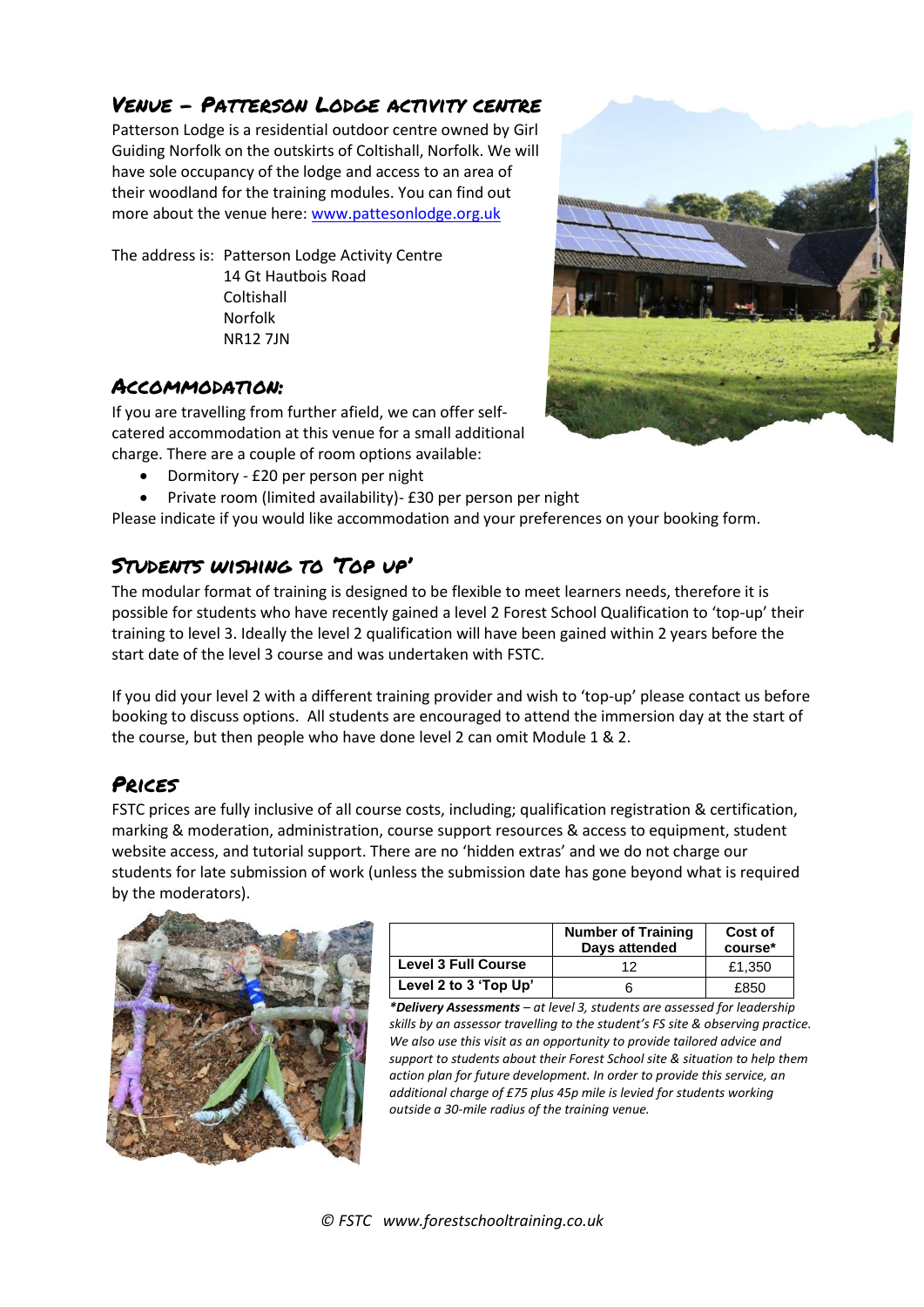### Value Added Features of our training course

We care about the quality of our training and the Forest School practice which ultimately results from it. There is a wide range of Forest School training available in the UK and we want to ensure that our course is right for the students that choose to undertaking their training with us. Our training course aims to support aspirant Forest School Leaders every step of the way. Some of the additional benefits that our training offers are:

- MODULAR FORMAT making learning more manageable, working through the seasons
- DELIVERY ASSESSMENTS we visit you at your Forest School to give you tailored feedback and support relevant to your situation for your future development
- Nationally recognised Qualification – we use the most up to date Forest School qualification units. These are the national standard and on the QCF



- **OUTDOOR LIVING EXPERIENCES** through the immersion day and woodland camp out
- *ONLINE SERVICES* Student password protected web pages & resources
- *ONGOING SUPPORT Online Group Tutorials & woodland practical practice days*
- **FREE I YEAR STUDENT MEMBERSHIP to the Forest School Association**



# Your Lead Trainer - Louise

This course will be led by Louise, along with assistant trainers Steph. Emma and Jane to facilitate the course. All tutors are experienced outdoor practitioners and Forest School Leaders.

Louise wants to live in a world where everyone is connected to nature; where people of all ages have muddy knees, twigs in their hair, woodsmoke infused clothes, a sparkle in their eyes and warmth in their heart.

She's worked as a Forest School practitioner with groups of all ages, coordinated Forest School development for Norfolk County Council and been a Forest School trainer for the last 15 years.

More recently she is enjoying being a mama and having a small

human attached to her 24/7, which has enabled her to confront her luddite ways and create a YouTube channel ['Forest School Lou'](http://www.youtube.com/c/ForestSchoolLou) to share all things Forest School-sy.

# Contact Louise

Please **contact Louise** directly if you would like to discuss anything about this course – [birchwoodlearning@gmail.com](mailto:birchwoodlearning@gmail.com)